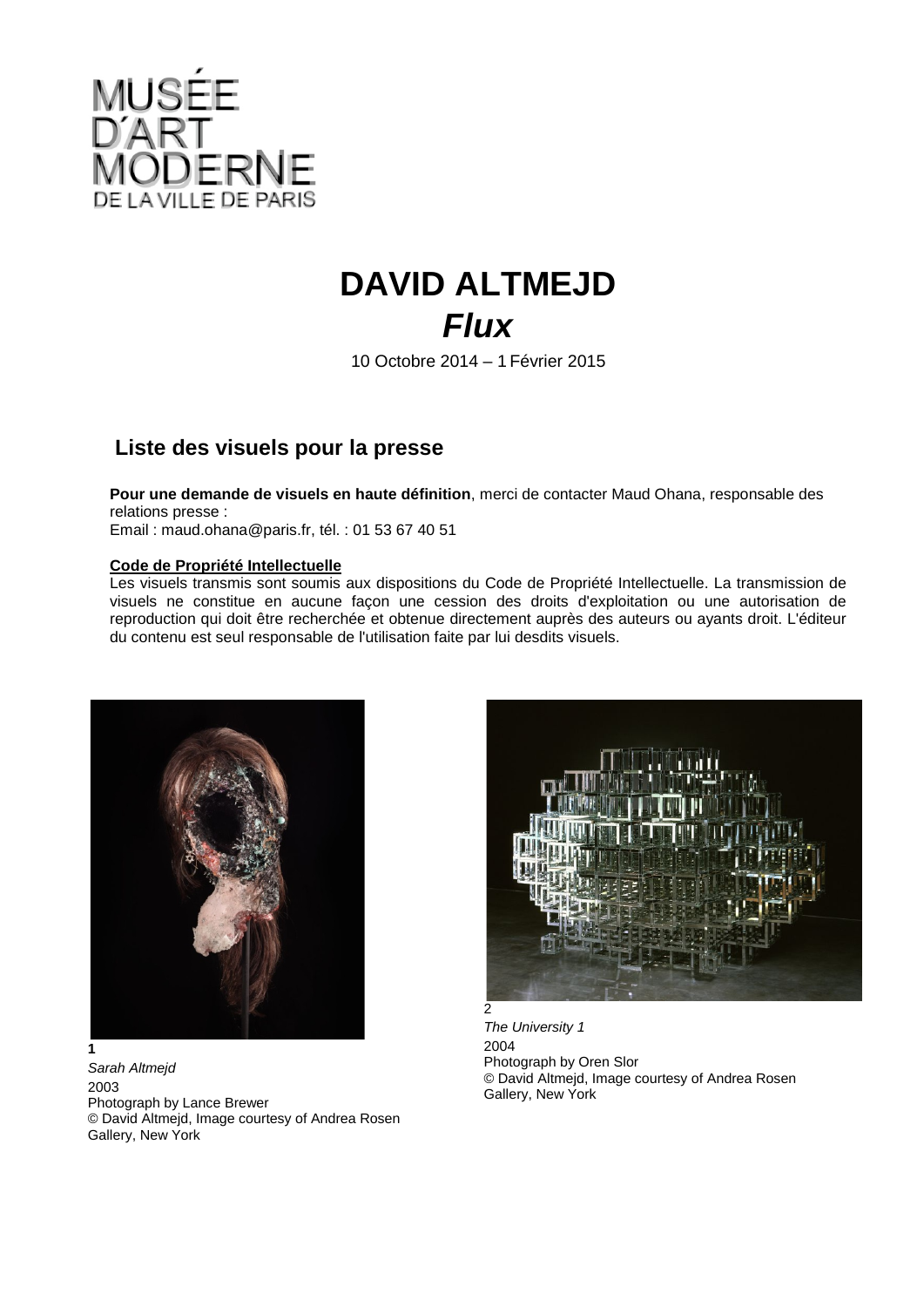

**3** *The Builders*  2005 © David Altmejd, Image courtesy of Andrea Rosen Gallery, New York



*The Giant*  2006 Photograph by Andy Keate



*Untitled*  2009 Photograph by Jason Mandella



*The Swarm*  2011 Photograph by Farzad Owrang Image courtesy of The Brant Foundation Art Study **Center** 



*Untitled*  2011 Photograph by Jessica Eckert © David Altmejd, Image courtesy of Andrea Rosen Gallery, New York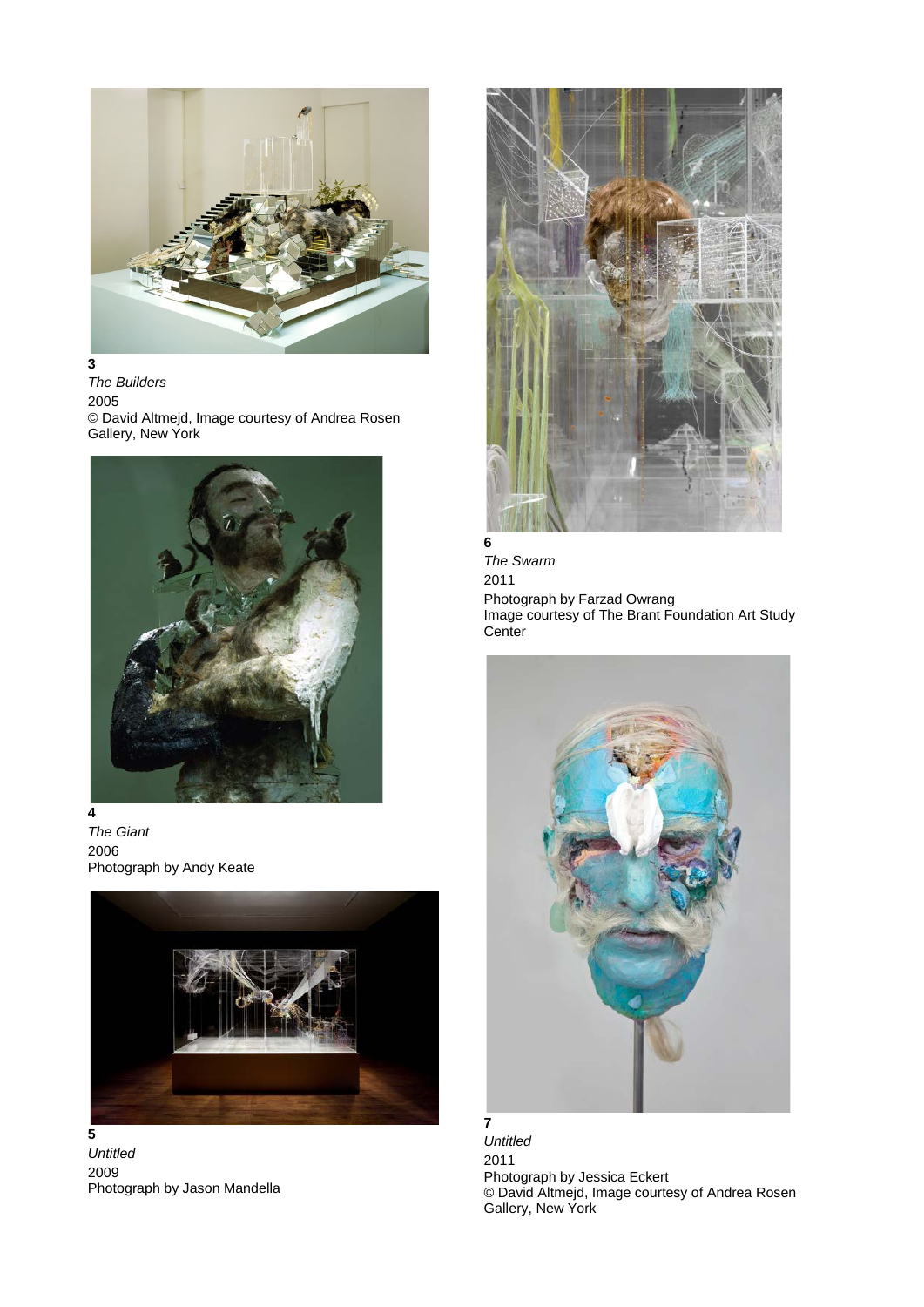

*Untitled 5 (The Watchers)*  2011 Photograph by Farzad Owrang Image courtesy of The Brant Foundation Art Study Center



*abcdefghijklmnopqrstuvwxyz*  2013 Photograph by Kurt Deruyter © David Altmejd, Image courtesy of Andrea Rosen Gallery, New York



**10** Detail of: *Untitled 8 (Bodybuilders)*  2013 Photograph by Kurt Deruyter © David Altmejd, Image courtesy of Andrea Rosen Gallery, New York



## **11**

Detail of: *The Flux and the Puddle* 2014 Photograph by James Ewing © David Altmejd, Image courtesy of Andrea Rosen Gallery, New York



Detail of: *The Flux and The Puddle* 2014 Photograph by James Ewing © David Altmejd, Image courtesy of Andrea Rosen Gallery, New York